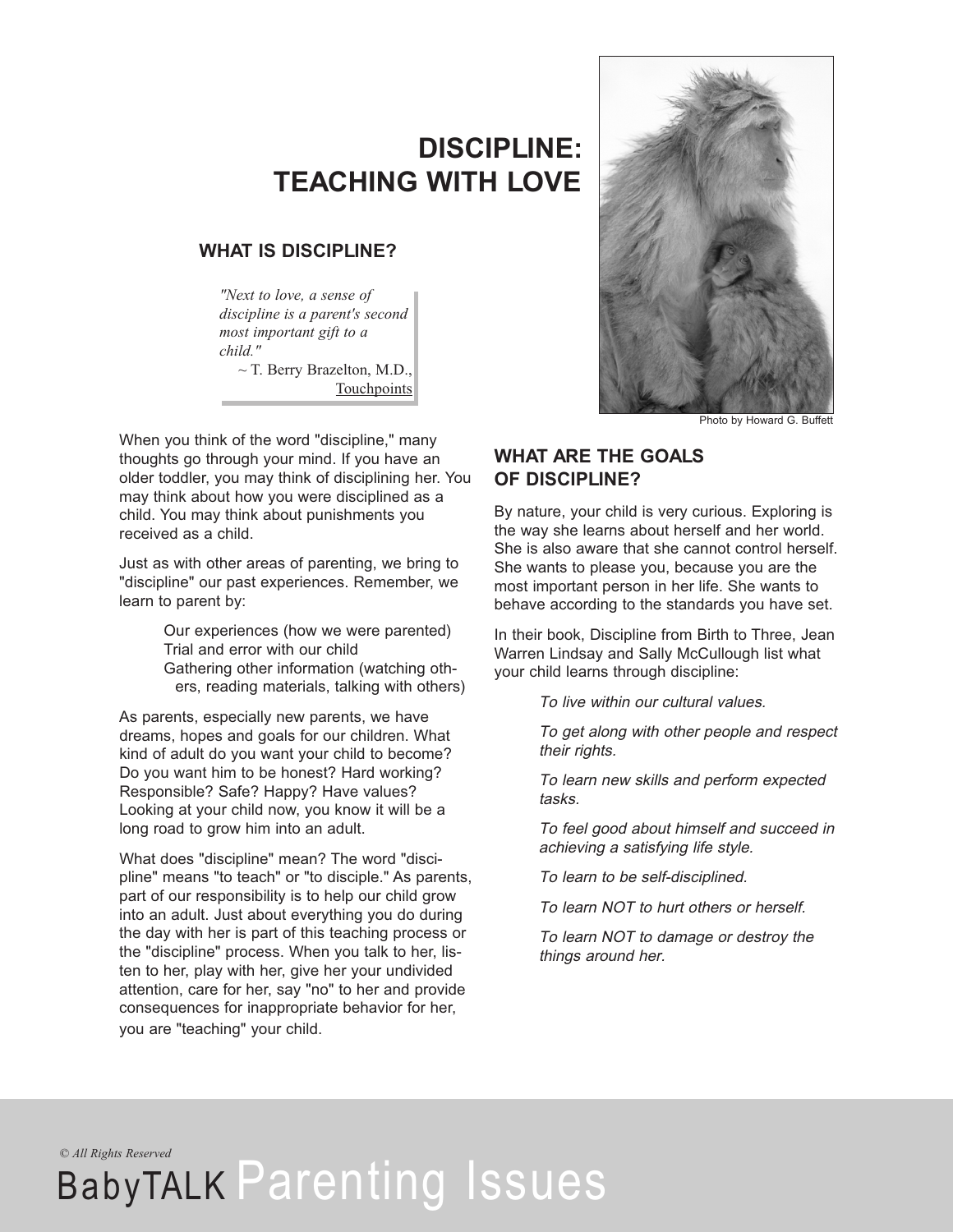In his book, Touchpoints, Dr. T. Berry Brazelton stresses the goal of self-discipline in your teaching process. When you discipline, you are teaching your child to be in control of his own behavior.

This comes in three stages:

trying out the limits by exploration,

teasing to evoke from others a clear sense of what is okay and what isn't and

internalizing these previously unknown boundaries.

## **"TO DISCIPLINE" IS AN ONGOING PROCESS**

You will not be able to teach your child everything she must know to be an adult in one week. It will be a long process and will change as she grows.

Your child is unique. No other child is just exactly like her. This makes parenting more of a challenge. No one has raised a child exactly like yours. You will need to be the expert on your child. You will know her better than anyone else and will know how to teach her to be the best person she can be.

The standards you set for your child need to be related to her stage in development as well as her temperament. Different children will require different methods of discipline. Appropriate expectations for your child may not be right for another child.

## **AGES AND STAGES - DISCIPLINING WITH LOVE**

### **NEWBORN - SIX MONTHS**

MEETING NEEDS . . . Newborns come with many needs. They are totally self-centered. Teaching your baby at this age involves meeting her needs and providing a loving environment. When she is cared for, she will begin to develop a trust in the people around her and learn that they will care for her. This care can be an exhausting task, but it is important to meet her needs as completely as possible.

As a parent, you have needs as well. It's important for you to take care of yourself and be satisfied with your life. You will be more ready to meet your baby's needs if you feel good about yourself.

Part of the challenge of parenting is the frustration it may bring. Some positive ways to handle this

frustration are to get away occasionally by yourself or with a friend or talk with others about your feelings. Many young mothers may have a feeling of isolation or being "trapped" with the care of a new baby. These are normal feelings. You are now responsible for another person.

Sometimes in frustration, parents may "lose their cool" with their child. In the past few years a newly recognized injury to children has been identified and described. This injury is often referred to as shaken infant syndrome.

Young infants have very weak neck muscles and only gradually develop the strength to control their heavy heads. At this age their brains are smaller than their skulls. This extra room allows for the rapid growth of the brain. If they are shaken, the brain will wobble back and forth, which may cause brain damage and bleeding of the brain. This damage can be permanent or even fatal. Even the "playful tossing" of a baby up in the air is not safe for these same reasons.

All parents feel frustration in parenting. Many parents seek out other parents with similar age children to discuss challenges and share experiences.

BEGINNING ROUTINES . . . During the early weeks of your baby's life, he will begin to show signs of falling into a routine. He will want to eat and sleep at about the same time each day. If you can be in tune and watch for his signals, it will help you develop a routine of care for him in the next few months. You are beginning to set limits for him by understanding his signals and structuring his day.

When your baby can anticipate and expect the same routine each day, he will feel secure and cared for. This routine will also help you to plan your days.

AND ENJOYING YOUR BABY . . . You will find great joy in watching your baby grow and develop. She seeks a relationship with you and will show her pleasure in this relationship with smiles, nuzzles into your shoulder, looking for your attention and later, very wet kisses. You can build on this trusting relationship as you continue teaching her about living in a world with other people.

*© All Rights Reserved*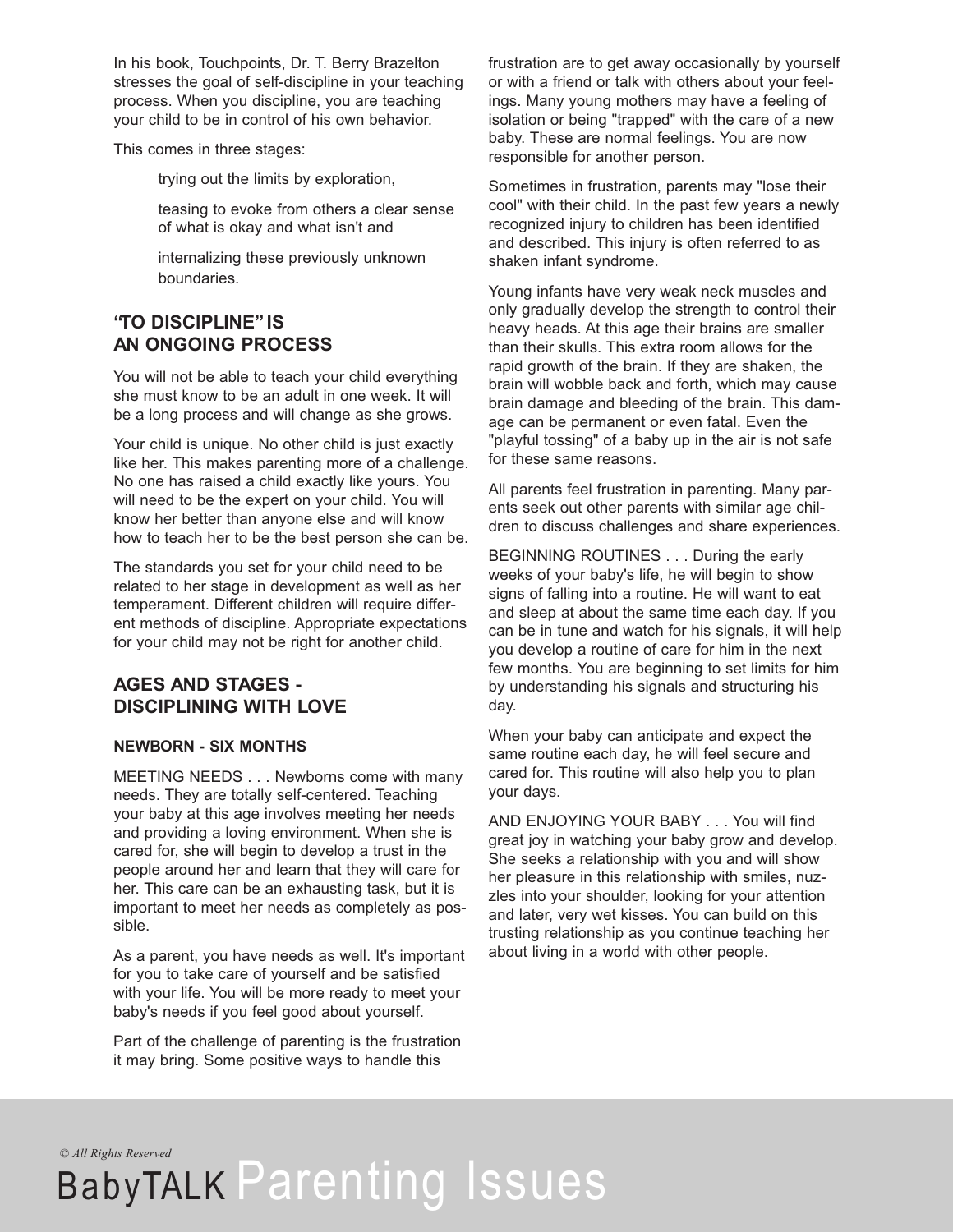## **WHAT ABOUT SPOILING?**

Many parents ask "Won't I spoil my baby if I go to him every time he cries?" Sometimes parents think that if they go to their baby each time he cries, they are teaching him to cry even more to get attention. BABIES DON'T WORK THIS WAY! When he cries it is important that you respond promptly as often as you can.

You cannot spoil a child at this age. You want to send him the message that he is loved and cared for. Your baby has many needs these first few months. When these needs are met by you, it is the beginning of a trusting relationship.

Sometimes you'll do everything you can to help your baby be comfortable, and she'll still cry. Always remember she is not crying to upset you. She isn't crying because you've spoiled her. She's crying because it's the only way she can tell you that she needs you.

#### **SIX MONTHS - 12 MONTHS**

ON THE MOVE . . . Your baby is on the move. He is learning new motor skills almost every day. He will roll, scoot, rock back and forth, crawl and eventually walk. He is very proud of his success and wants you to share in his delight.

He has also learned to throw toys, bang things together and put everything possible in his mouth. He wants to practice these skills all the time! He feels good about himself with each new accomplishment. Have fun with your baby in this play.

VERY CURIOUS . . . With each new learned motor skill, your baby will want to use it in exploration. All of the "pretty things" she could only look at before, she now is driven to learn about. She learns about them by grabbing, mouthing, throwing and banging.

Your baby has no understanding of what she should or should not do at this age. She only knows that she needs to explore because that's how she learns about the world. If you can make her environment safe for her to explore and have fun with this curiosity, she will be encouraged and find excitement in this learning. She will then be on the road to a lifelong love of learning that will continue on into the school years.

Childproofing your home will help encourage your baby to explore in safety and ease some anxieties you may have. On the other hand, if

your child hears "No" many times during his day, he will not feel good about exploring. He will gradually lose his curiosity and as a result will learn less about the world. It will be important to save "No" for the big issues.

> Start out by crawling through your house at his level. Remove everything that may harm him or that you do not want damaged.

> Get locks for all cabinets. (Keep one cabinet in the kitchen just for your baby. He will love you for it!)

Check your electric cords and get them out of the way as much as possible.

Cover all unused electrical outlets with special plastic covers.

Many houseplants are poisonous. Put them up if possible.

Childproofing now will save you many "No's" in the days to come. You and your baby will enjoy each other more!

SETTING LIMITS . . . With this drive to learn through exploration, you will encounter times when you need to set limits for your baby. She cannot control her curiosity and looks to you for guidance and safety.

She becomes aware that the world is very big, and this is a scary thought! Giving her limits will provide a structure for her world. Within this structure, she can explore with confidence and security.

#### **How can I set limits?**

Child-proofing is a way to prevent dangerous situations.

Ignoring some behaviors to save the "No" for big issues. Pulling socks out of the sock drawer is annoying, but safe.

Distracting or redirecting your baby from things you don't want her to have or do.

Choosing to say "No" for a few big issues. You will make choices on what will be your standards for your household and family. These "No's" will need to be consistent.

*© All Rights Reserved*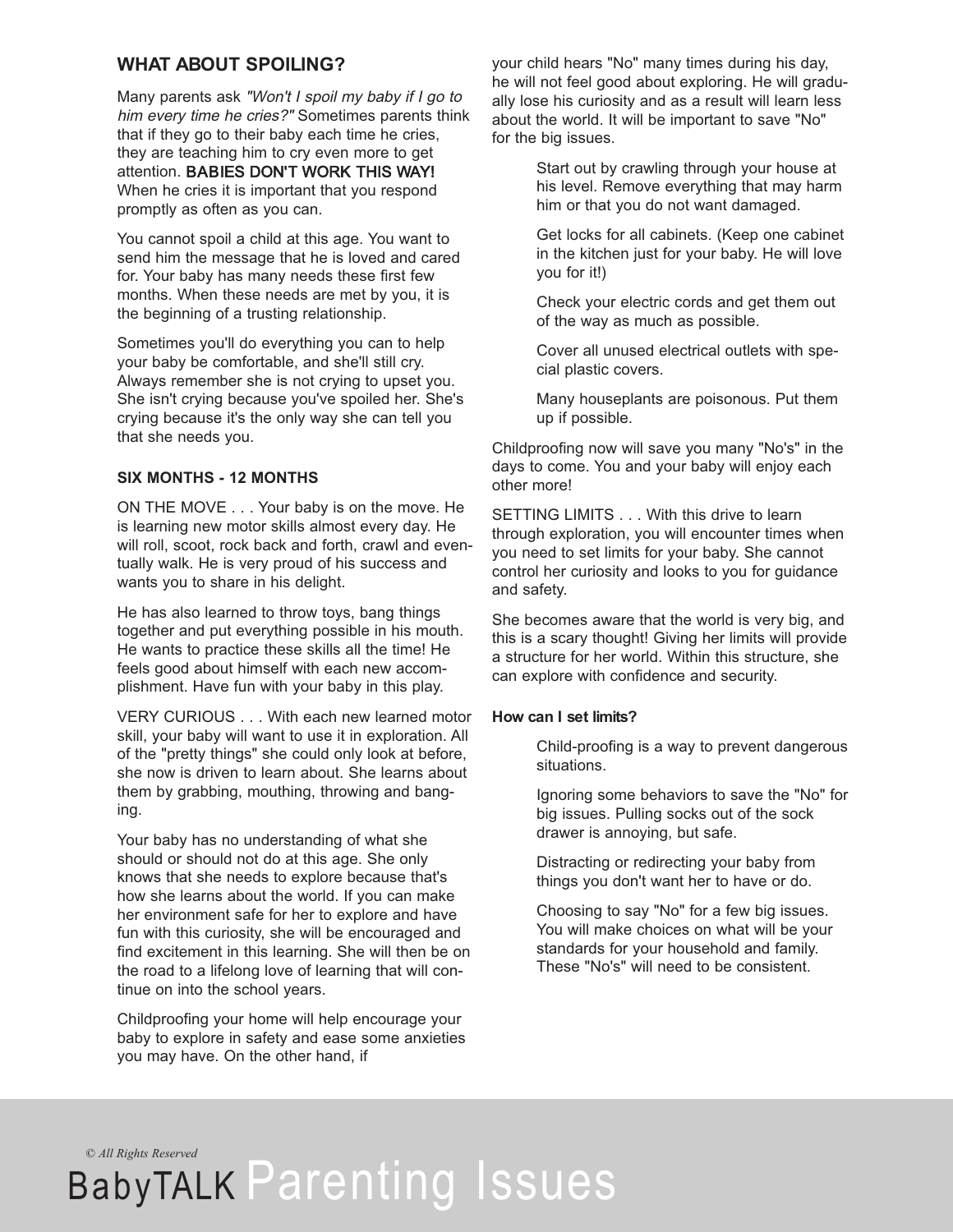For an example of these methods, let's talk about the buttons on the TV. This is surely an area of exploration for your baby and provides a reward in seeing the TV picture appear and disappear. She has also seen you "play" with the TV many times.

Child-proof: You may be able to block off the TV with another object to make the buttons inaccessible to your baby.

Ignore behavior: You may decide that this is not a big issue for your household. You allow your baby to explore the buttons within reason.

Distract: This may be used in combination with ignoring the behavior or saying "No" by offering your baby other toys or activities each time she plays with the buttons on the TV.

Say "No": If you have decided that this will be a "No" for your household, you have set a standard. Each time your baby plays with the buttons on the TV, you will need to set a limit by saying "No" and removing her from the TV buttons. The key is to be consistent. You will need to follow through every time. This is easier to do when you are well rested and in a good mood. It is much more difficult to do at the end of the day when you are tired. If you are not consistent, your baby will test you to see if this is the time you will let her touch the TV buttons. Understanding your standards and making them hers is a long process and will take much patience on your part.

Now you may be thinking: "I am consistent, but the other adults in the household are not." She is able to understand that different people have different standards.

AND MAINTAINING ROUTINES . . . This high energy time of exploring may make eating and sleeping a challenge for your baby. She is too busy "doing things" to take time off for food or rest.

It becomes increasingly important to maintain routines. With so many things rapidly changing in her life, keeping things the same will give her comfort. Limiting between meal snacks, offering healthy food choices and expecting a mess may help to keep mealtimes pleasant.

Put your baby to bed each night at the same time and in the same bed. Develop a routine before tucking her in for the night. A warm bath, being held for a bottle, a story book and some "snuggling" are all enjoyable for both parent and child. These routines will give her a sense of security and trust in the people she loves the most.

#### **ONE YEAR - TWO YEARS**

As your baby gains confidence in her new motor abilities (walking, climbing and soon running), she is also becoming more independent. This struggle toward independence will take many months. She wants to control herself but is not mature enough to do this. You can support her desire for independence by getting rid of any limits you don't really need. Limits that are needed, such as no playing in the street or on the basement stairs, must be consistent and firm.

Even when limits are set or simple directions given, she still won't remember them for long. Her memory is only beginning to be developed. Children at this age respond to their immediate environment. Directions given from a distance are often useless. Her exploration is fun for her and very rewarding; however, you are still responsible for teaching her by setting limits.

Some days her exploration may take her from one forbidden object to another. It's hard to keep up with her. If you can't remove the forbidden object from her environment, it will be most helpful for you to get up and walk across the room (for the tenth time) to move her from the forbidden object. If you yell from a distance, she probably won't understand or simply will ignore the yelling. She has little understanding of "right" and "wrong" and needs your patience and continued guidance.

A result of the struggle toward independence is an inner turmoil. Your child may resist almost every suggestion or request. A normal part of his behavior at this age is to throw temper tantrums. What can I do?

> Stay out of the temper tantrum. Only your child can learn to control his turmoil.

It is not your fault that he is having a temper tantrum.

Take a time out. Pick up your child and hold him quietly or put him somewhere safe to throw his temper tantrum.

Walk away. Walk out of sight until the tantrum lessens or has ended.

Offer reassurance. When the tantrum has ended, hold your child and comfort him by saying. "It's terrible being so upset, isn't it? I'm sorry I can't help you more. I love you, but learning to control your temper is your job."

*© All Rights Reserved*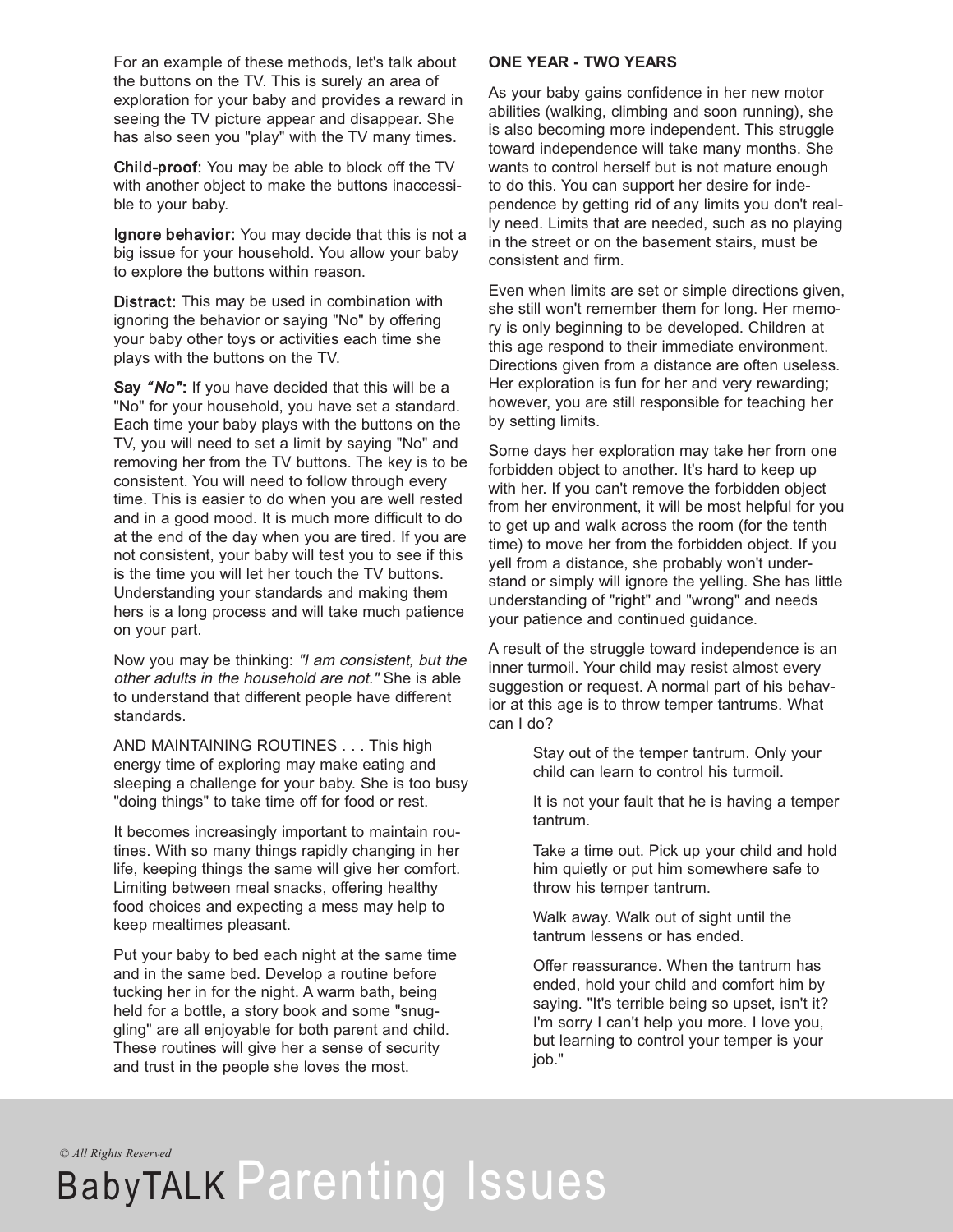IMITATION . . . Your child may learn things through imitation. She will imitate you and others. You are an important person in her life and she wants to be like you. She will imitate both the things you want her to do and the things you don't want her to do.

In her struggle toward independence, she will want to do things that seem important. If she sees you change the DVD, she doesn't realize she shouldn't do the same things. She did not intend to damage the DVD. Part of the discipline process is making it easy for your child to behave.

Because she wants to imitate you, it is also easy to encourage manners such as "please" and "thank you." When she hears you say them to her, she will want to use them also.

AND APPRECIATION . . . Your baby, soon to be toddler, has a distinct personality. He is able to say a few words and wants to carry on "nonsense" conversations with you. He is busy learning all he can learn each minute of his day. Appreciate his zest for life!

WANTING ATTENTION . . . Your child wants and needs your approval and wants to know that you really care about him. One way he knows this is from your kind tone of voice and the conversations that you enjoy together. Take the time to bend down to his level and look him in the eye when he excitedly struggles to tell you some "big news." It will help him feel loved and very treasured. When you have something important to tell him, it is also a good idea to get on his eye level. He may be more willing to stop and listen with this approach.

AND NOT WANTING TO SHARE . . . Your two year-old enjoys playmates. This is a good situation for him to learn self-control. If your child is aggressive during group play, he may not know how to control his behavior. He will need you to stop him until he can stop himself. Explain to him before he goes into the group that other children don't like to be pushed or have toys taken away from them. Tell him that when he begins to do this, he will have to leave. Be sure to follow through. Afterwards, talk about the job he must learn to do: controlling himself.

Sharing is not something that comes easily to a two-year-old. Discuss sharing toys before a playmate comes to play. Let your child decide which toys she will share, and let her help put her other ones away. At this age, young children are too busy learning what "mine" means to understand about sharing.

## **TECHNIQUES THAT WORK**

#### **ENCOURAGING**

Many parents spend a lot of time correcting bad behavior. When children are behaving well, they deserve parental attention and appreciation. They will learn that good behavior is a way to be noticed.

From infancy on, spend time with your child even when he is happily playing by himself. Tell him, "I like the tower you built." Or simply sit quietly and watch him play.

### **DIVERTING ATTENTION**

This works well for infants and toddlers as they are easily distracted. Diverting attention from an activity you disapprove of by substituting another plaything or leading the child to another activity is an easy way to avoid a meaningless struggle with a child who is too young to understand and learn from other methods. Your baby has found your car keys and is happily teething on them. You need to use them or don't want her to have them. If you take them away, she may scream. Offer another teething toy in its place as you take the keys from her.

### **USING POSITIVE STATEMENTS**

Tell your child what you want them to do rather than what you do not want them to do. Change "Don'ts" to "Do's." Instead of "Don't pull the cat's tail," say "The cat likes to be petted like this."

Use " No" sparingly. If your days are filled with many "No's " for your toddler's behavior, she is probably not going to respond. Your goal for using "No" is to get her to react by stopping and at least looking at you. Use it only a few times a day for the really big issues. Your tone of voice must say that this is important and I mean what I am saying.

### **GIVING CHOICES**

When children are allowed to make small choices, they are learning the skill of decision making. They feel independent and important and you are preparing them for big decisions in the future.

"Which shirt do you want to wear today–the red one or the blue one?" Choices become more at around 12-15 months.

*© All Rights Reserved*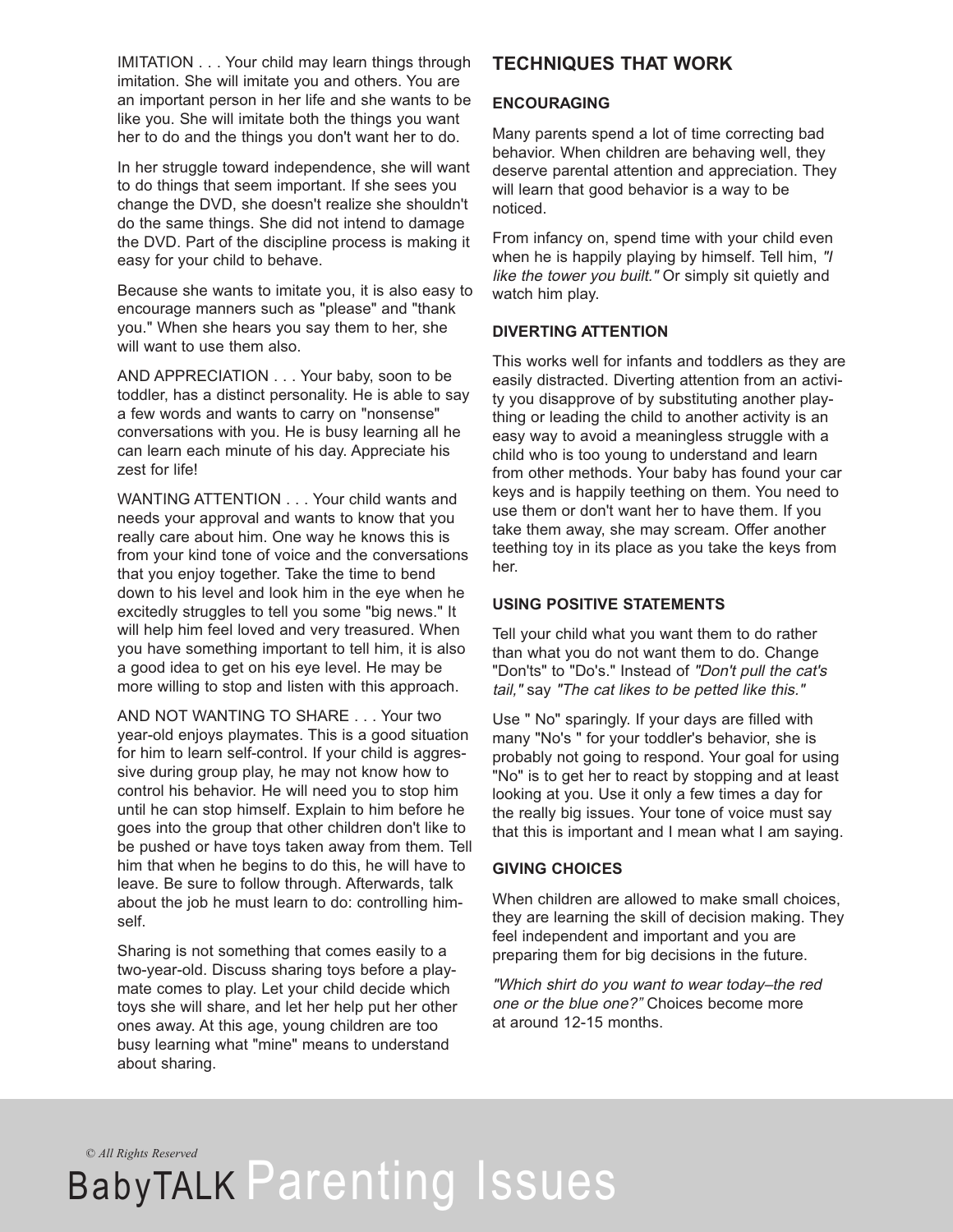#### **PLANNING AHEAD**

You make preparations or have structured the environment so that problem behavior is avoided. Identify some problem times during your day or week and look for ways to help your child behave.

Shopping trips, especially the grocery store, may be difficult to manage with children. Keep the trips short. Involve your child in the looking process. Make sure your child is rested and well fed. Bring along small toys to entertain him.

Talking on the telephone may also be a problem time. Your child can see you right there next to him, but he is not getting your attention. He is confused and frustrated. He does not know how to wait! Keep your conversations short. Use the telephone while he is napping. Give him a play phone to use.

Waiting for an appointment may be another problem time. If possible, plan for other childcare arrangements for your appointments. Bring along toys, snacks or books for the wait. Understand how difficult it is for your child and be more tolerant during this time.

Children like to be told what will happen next. Letting a child know in advance what to expect eases transitions and reduces resistance. This will become more important as your child plays more independently. For example when he is busy at play, you let him know it will soon be time to eat.

#### **ALLOWING CONSEQUENCES**

Allowing your child to experience the consequences of his behavior can be more meaningful than any action you could take. Helping him learn from a particular misbehavior and the consequence will give him understanding.

Consequences may be natural-a child who refuses to eat may be hungry before the next meal.

Consequences may be logical-a toddler who repeatedly goes on the street will not be allowed to go outside for a period of time. Logical consequences are used when the natural consequence would compromise the child's health or safety.

In the consequence the child may learn from the inappropriate behavior. If your child writes on the wall with marker, she could also help to scrub the wall clean again. Sometimes it is difficult for parents to allow a child to experience consequences!

#### **USING TIME-OUTS**

A time-out may be used to separate fighting children or calm an over-excited child. It is a time to get oneself back in control. The parent calmly explains to the child that he must rest away from the stimulation environment. A child may need to be held in order to calm him. The goal is not to punish the child, but to help and support him so he can get back in control.

A baby will "ask" for a time-out by fussing or crying when his environment becomes too stressful. As his mother picks him up, she senses his needs and turns to shield him from the stressful environment.

Over stimulation or too much excitement for a toddler may be expressed by crying, "acting out," hitting, biting or throwing toys. He has lost control of his behavior and may need help to regain it.

#### **ESTABLISHING STRUCTURE**

Structure comes in the form of daily routines and an awareness of the limits that need to be set for your child. From infancy on, when she can anticipate and expect the same routine each day, she will feel secure and cared for.

As she develops and begins to explore an ever widening world, she will feel confident and safe in their structure. She will still protest the limits, but you know she needs your guidance.

*© All Rights Reserved*